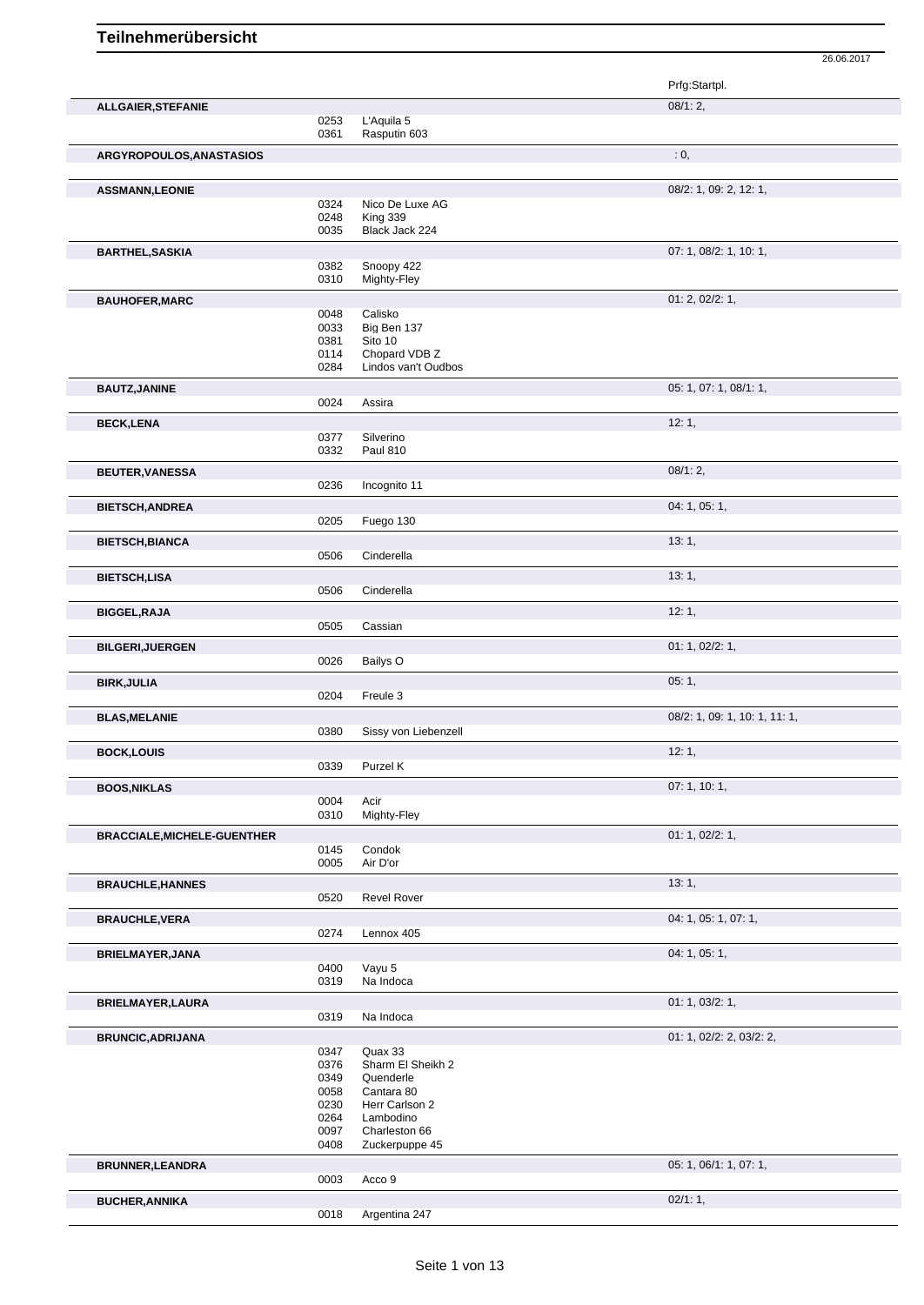|                                                                                        |              |                                | Prfg:Startpl.                        |
|----------------------------------------------------------------------------------------|--------------|--------------------------------|--------------------------------------|
| <b>BUCHMUELLER, BENEDIKT PAUL</b>                                                      |              |                                | 13:1,                                |
|                                                                                        | 0529         | Gigolino                       |                                      |
| <b>BUCHMUELLER,FALK</b>                                                                |              |                                | 13:1,                                |
|                                                                                        | 0528         | Gigolino                       |                                      |
| <b>BUCK,CARINA</b>                                                                     |              |                                | 07:1,                                |
|                                                                                        | 0295         | Loutana <sub>7</sub>           |                                      |
| <b>BURKHART, BERND</b>                                                                 |              |                                | 02/1: 1, 03/1: 1,                    |
|                                                                                        | 0052         | Campino 338                    |                                      |
|                                                                                        | 0074         | Caspar 225                     |                                      |
|                                                                                        | 0131         | Cliff Affair                   |                                      |
| <b>BURKHART, HEIDI</b>                                                                 |              |                                | 02/1: 1, 03/1: 1, 05: 1,             |
|                                                                                        | 0052<br>0074 | Campino 338<br>Caspar 225      |                                      |
|                                                                                        | 0131         | Cliff Affair                   |                                      |
|                                                                                        | 0387         | Stella La Zarras               |                                      |
| <b>BURKHART, PETER</b>                                                                 |              |                                | 04: 1, 05: 1, 06/2: 2,               |
|                                                                                        | 0219<br>0041 | Grazia 114<br>Cacau 8          |                                      |
|                                                                                        | 0154         | Cosma 47                       |                                      |
|                                                                                        | 0320         | Nabalu 2                       |                                      |
| <b>BUTSCHER, RONJA</b>                                                                 |              |                                | 08/2: 1, 12: 1,                      |
|                                                                                        | 0162         | Curly Sue H                    |                                      |
| DEGENHARD, RAMONA                                                                      |              |                                | 04:1,                                |
|                                                                                        | 0196         | Flubber 4                      |                                      |
| <b>DEISS, VANESSA</b>                                                                  |              |                                | 08/2: 1, 09: 1,                      |
|                                                                                        | 0311         | Mignon 36                      |                                      |
| DETZEL, STEFANIE                                                                       |              |                                | 04: 1, 06/1: 1, 07: 1,               |
|                                                                                        | 0138         | Colina 60                      |                                      |
| DIEM, KATHARINA                                                                        |              |                                | 05: 1, 07: 1,                        |
|                                                                                        | 0545         | Caytona M                      |                                      |
| DUELLI, HUBERT                                                                         |              |                                | 06/1:1,                              |
|                                                                                        | 0396<br>0054 | Tunis 3<br>Cancun 16           |                                      |
|                                                                                        | 0189         | Fay von Adermie                |                                      |
| <b>EBERHARD,LUKAS</b>                                                                  |              |                                | 01:1,                                |
|                                                                                        | 0293         | Lord Lennox V                  |                                      |
| EBERLE, ANNA-MARIETTA                                                                  |              |                                | 02/1: 1, 03/1: 1, 04: 1,             |
|                                                                                        | 0139<br>0156 | Collette 4<br>Countess 16      |                                      |
|                                                                                        | 0062         | Caramel 20                     |                                      |
|                                                                                        |              | Little Sunshine 33             |                                      |
|                                                                                        | 0289         |                                |                                      |
|                                                                                        |              |                                | 02/1: 1, 03/2: 1,                    |
|                                                                                        | 0139         | Collette 4                     |                                      |
|                                                                                        | 0156         | Countess 16                    |                                      |
|                                                                                        | 0062         | Caramel 20                     |                                      |
|                                                                                        | 0139         | Collette 4                     | 01: 1, 02/1: 1,                      |
|                                                                                        | 0156         | Countess 16                    |                                      |
|                                                                                        | 0062         | Caramel 20                     |                                      |
| <b>EBERLE, CHRISTINA</b><br><b>EBERLE, DIETER</b>                                      | 0307         | Maloney                        |                                      |
| EDERLE, LEONIE                                                                         |              |                                | 07: 1, 08/1: 1,                      |
|                                                                                        | 0283         | Limelight M                    |                                      |
| EISLEB, ANNA                                                                           | 0152         | Cornel Storm                   | 06/1: 1, 07: 1,                      |
|                                                                                        |              |                                |                                      |
|                                                                                        | 0313         | Mister Mangoo                  | 12:1,                                |
|                                                                                        | 0262         | Laika van Wassenhove           |                                      |
|                                                                                        |              |                                | 07: 1, 08/2: 2, 09: 2, 10: 2, 11: 2, |
|                                                                                        | 0351         | Quicksilver 18                 |                                      |
|                                                                                        | 0313         | Mister Mangoo                  |                                      |
|                                                                                        | 0262         | Laika van Wassenhove           |                                      |
|                                                                                        | 0345         | Quanta 8                       | 01: 1, 02/2: 1,                      |
|                                                                                        | 0323         | New Quidam's Hope              |                                      |
|                                                                                        |              |                                | 05: 1, 07: 1,                        |
|                                                                                        | 0130         | Cliff 63                       |                                      |
| ELGASS, JOHANNA<br>ELGASS, LARA<br><b>ENGENHART, JUERGEN</b><br><b>FAESSLER, ALINA</b> | 0049         | Calla 49                       |                                      |
| <b>FEHR, CORINNA</b>                                                                   |              |                                | 05: 1, 06/1: 1,                      |
|                                                                                        | 0022<br>0238 | Ashanty 31<br>It's midnight CH |                                      |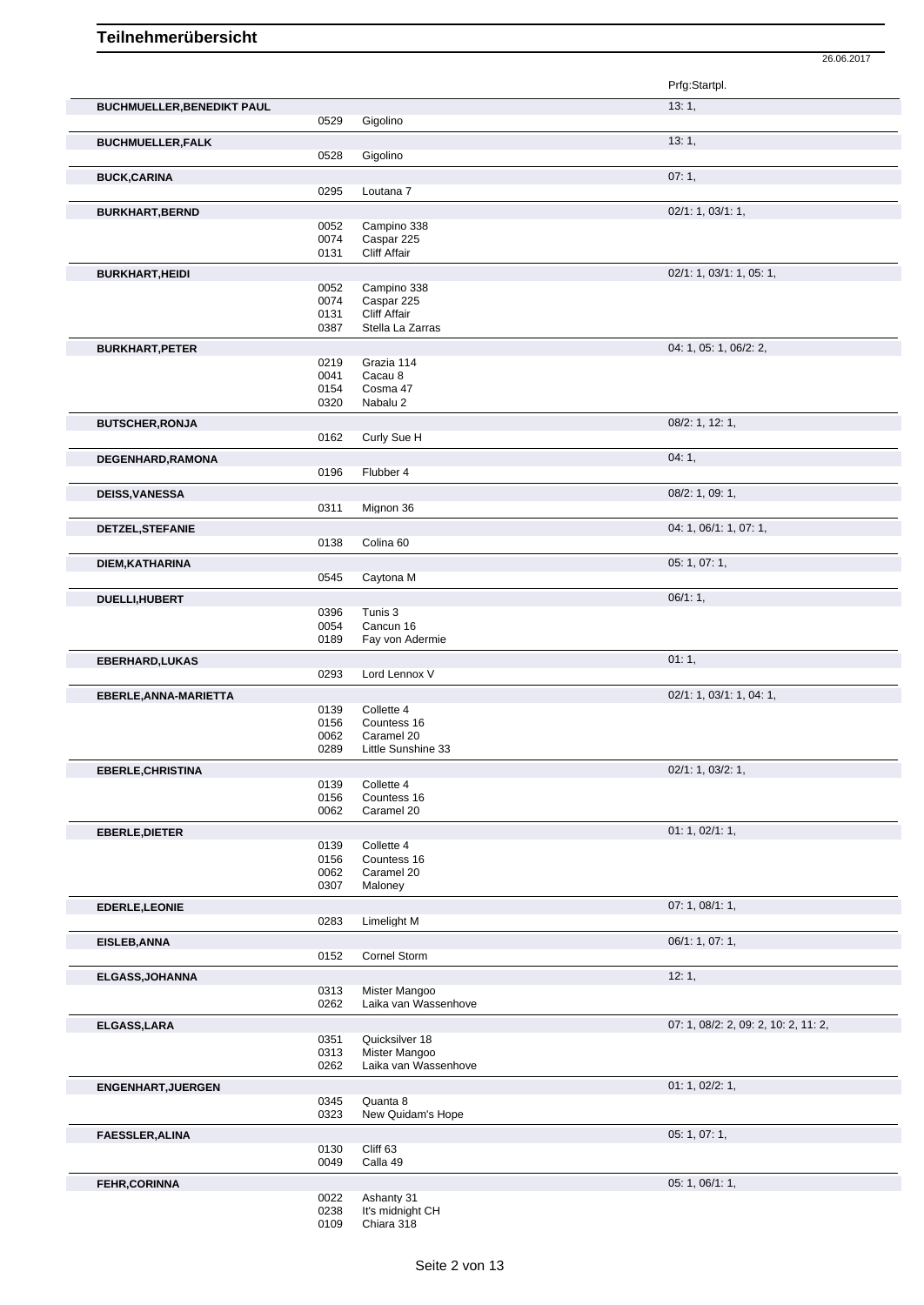|                            |              |                                | 01: 1, 02/2: 2, 05: 1,              |
|----------------------------|--------------|--------------------------------|-------------------------------------|
| <b>FEHR, SONJA</b>         | 0022         |                                |                                     |
|                            | 0238         | Ashanty 31<br>It's midnight CH |                                     |
|                            | 0375         | Schönweils Bagira              |                                     |
|                            | 0109         | Chiara 318                     |                                     |
|                            |              |                                |                                     |
| <b>FEIRLE, MARA</b>        |              |                                | 08/2:1,                             |
|                            | 0298         | Lucille 52                     |                                     |
| <b>FESSLER, PATRICIA</b>   |              |                                | 06/1: 1, 07: 1,                     |
|                            | 0089         | Chacoon 2                      |                                     |
|                            |              |                                |                                     |
| <b>FEUERSINGER, ANNE</b>   |              | Archimedes 55                  | $02/1$ : 1, $03/2$ : 1, $06/2$ : 1, |
|                            | 0016         |                                |                                     |
| <b>FIMPEL, JOCHEN</b>      |              |                                | 01: 2, 02/2: 2,                     |
|                            | 0561         | Fatima CE                      |                                     |
|                            | 0562         | Sathya CE                      |                                     |
| <b>FIRNAU, RAMONA</b>      |              |                                | 08/1: 1, 09: 1,                     |
|                            | 0363         | Ronja 1805                     |                                     |
|                            |              |                                |                                     |
| <b>FRANK, MOANA-LOUISE</b> |              |                                | 08/2:1,                             |
|                            | 0225         | Harlekin 275                   |                                     |
| <b>FRANKE,LARS</b>         |              |                                | 05: 1, 06/1: 1,                     |
|                            | 0268         | Laura 481                      |                                     |
|                            | 0193         | Fiona 497                      |                                     |
| FREHNER, ANNE              |              |                                | 01: 1, 03/2: 1,                     |
|                            | 0119         | Cinncinatti                    |                                     |
|                            | 0137         | Colima 3                       |                                     |
|                            |              |                                |                                     |
| <b>FREIER, LISA</b>        |              |                                | 08/1:1,                             |
|                            | 0066         | Carlo 481                      |                                     |
| FREUNDT, CLARA             |              |                                | 08/1: 1, 09: 1, 10: 1, 11: 1,       |
|                            | 0288         | Little Star 26                 |                                     |
|                            |              |                                | 05: 1, 06/1: 1,                     |
| <b>FRICK, MALENA</b>       | 0028         | Barrichello 11                 |                                     |
|                            | 0240         | Jay-C                          |                                     |
|                            |              |                                |                                     |
| FRIEMEL, ANNA              |              |                                | 09: 1, 12: 1,                       |
|                            | 0567         | Hailey                         |                                     |
| <b>FUERST, FRANZISKA</b>   |              |                                | $02/1$ : 2, $03/2$ : 2,             |
|                            | 0273         | Lena 517                       |                                     |
|                            | 0394         | Tonga 26                       |                                     |
|                            |              |                                | 01: 1, 02/1: 2,                     |
| <b>FUGUNT, MICHAEL</b>     | 0011         | Annabell 487                   |                                     |
|                            | 0009         | Amanda 291                     |                                     |
|                            |              |                                |                                     |
| <b>GASSER, ARIAN</b>       |              |                                | 08/2:1,                             |
|                            | 0563         | Enni 6                         |                                     |
| GAU, ANDREA                |              |                                | 01: 1, 05: 1,                       |
|                            | 0391         | Take It Easy 30                |                                     |
|                            | 0073         | Caspar 183                     |                                     |
|                            | 0335         | Piccolina 73                   |                                     |
|                            | 0087         | Chacaya Black                  |                                     |
|                            | 0106         | Chepres                        |                                     |
|                            | 0091         | Chanel Allure 2                |                                     |
| <b>GAYE,LINA</b>           |              |                                | 06/1:1,                             |
|                            | 0182         | Esben-C                        |                                     |
| <b>GEHWEILER, SELINA</b>   |              |                                | 07: 1, 08/1: 1,                     |
|                            | 0365         | Roxeanne 5                     |                                     |
|                            |              |                                |                                     |
| <b>GMUENDER, KILIAN</b>    |              |                                | 08/2:1,                             |
|                            | 0192         | Finja 131                      |                                     |
| <b>GOERLICH, STEFANIE</b>  |              |                                | 01: 2, 02/1: 2, 04: 1,              |
|                            | 0133         | Clyde AG                       |                                     |
|                            | 0244         | Kaiser Karl AG                 |                                     |
|                            | 0112         | Chimi AG                       |                                     |
|                            |              |                                | 05: 1, 06/1: 1, 07: 1,              |
| <b>GOESER, NICOLE</b>      |              |                                |                                     |
|                            | 0122<br>0146 | City-Boy 3<br>Coniki's Girl    |                                     |
|                            |              |                                |                                     |
| <b>GRONMAYER, ANDREAS</b>  |              |                                | 01: 2, 02/2: 1,                     |
|                            | 0276         | Leonardo R                     |                                     |
|                            | 0107         | Cheval de luxe G               |                                     |
| GRONMAYER, ANNA            |              |                                | 08/1: 1, 13: 1,                     |
|                            | 0294         | Lord Sadderig                  |                                     |
|                            | 0216         | Gran Gusto                     |                                     |
|                            |              |                                |                                     |
| <b>GRONMAYER, CLAUDIA</b>  |              |                                | 01: 2, 02/2: 1, 04: 1,              |
|                            | 0006         | Airbag 6                       |                                     |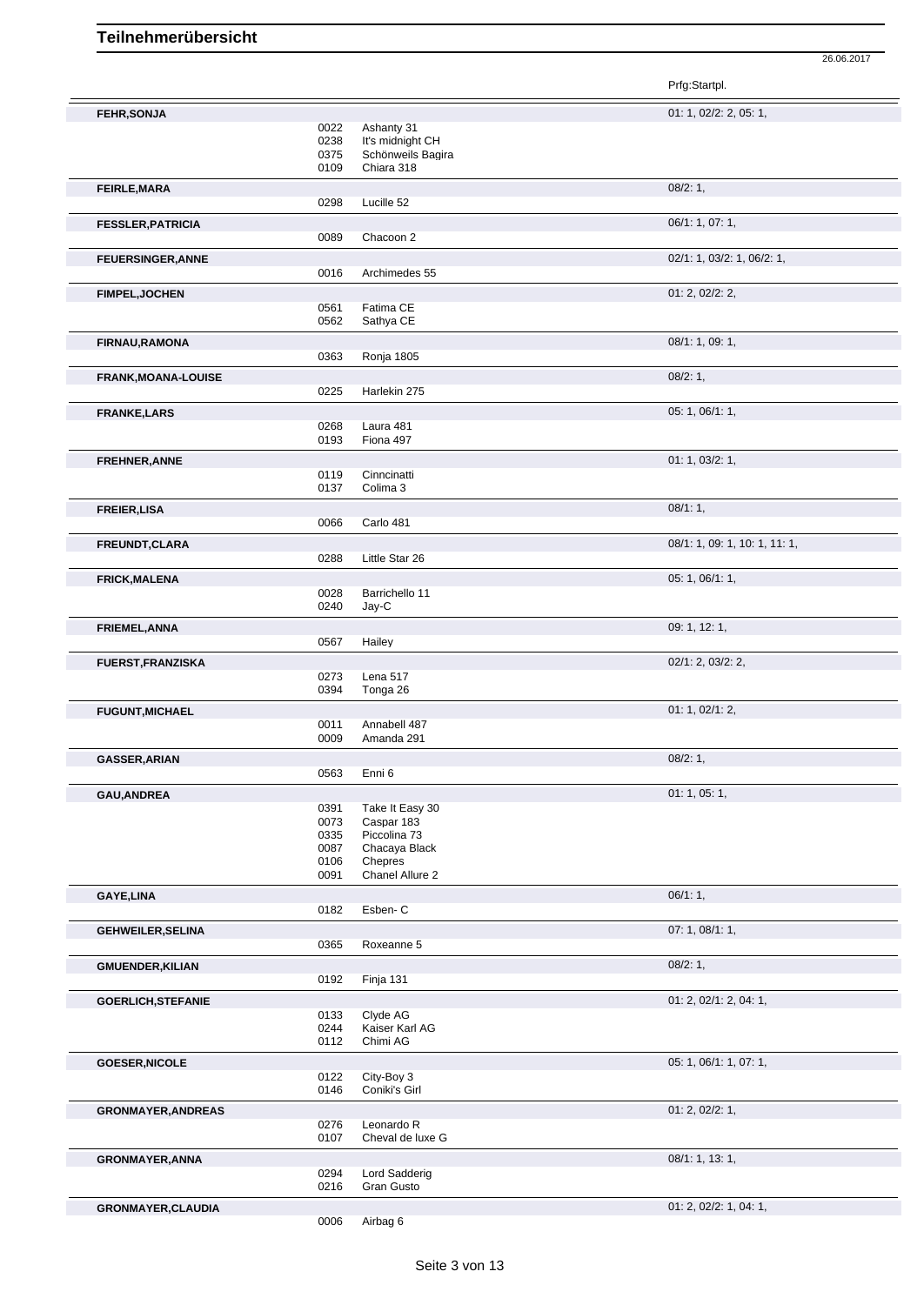| Chaneya G<br>0094<br>0103<br>Checker G<br>05: 1, 06/1: 2, 07: 1,<br><b>GRONMAYER, KLAUS</b><br>Benedikta 3<br>0030                                                                                                                                                                                                     |  |
|------------------------------------------------------------------------------------------------------------------------------------------------------------------------------------------------------------------------------------------------------------------------------------------------------------------------|--|
|                                                                                                                                                                                                                                                                                                                        |  |
|                                                                                                                                                                                                                                                                                                                        |  |
| 0210<br>Ginger 305                                                                                                                                                                                                                                                                                                     |  |
| 08/2:1,<br><b>GRUENDLER, LINDA</b><br>Gismo 537<br>0212                                                                                                                                                                                                                                                                |  |
| 07:1, 10:1,<br>GRUNDMANN, ANNA                                                                                                                                                                                                                                                                                         |  |
| 0241<br>Jina 8                                                                                                                                                                                                                                                                                                         |  |
| 03/1: 1, 05: 1, 06/1: 1,<br>GUGGENBERGER, GOERAN                                                                                                                                                                                                                                                                       |  |
| 0303<br>Luxana 4<br>0269<br>Lausejune O                                                                                                                                                                                                                                                                                |  |
| 0203<br>Fresh girl                                                                                                                                                                                                                                                                                                     |  |
| 01: 1, 03/2: 1, 04: 1, 05: 1,<br><b>GUGGENMOS, JOHANNES</b>                                                                                                                                                                                                                                                            |  |
| 0149<br>Cooper 102                                                                                                                                                                                                                                                                                                     |  |
| 0360<br>Quwadrigo M<br>0083<br>Celito 2                                                                                                                                                                                                                                                                                |  |
| Lausejune O<br>0269                                                                                                                                                                                                                                                                                                    |  |
| Caballo Blanco<br>0040                                                                                                                                                                                                                                                                                                 |  |
| 13:1,<br>HABISREUTINGER, ANNE                                                                                                                                                                                                                                                                                          |  |
| Karlsson 20<br>0245<br>0314<br>Mojo 5                                                                                                                                                                                                                                                                                  |  |
| 09: 1, 12: 1,<br>HABISREUTINGER, LENA                                                                                                                                                                                                                                                                                  |  |
| Karlsson 20<br>0245                                                                                                                                                                                                                                                                                                    |  |
| 0010<br>Amelie AH                                                                                                                                                                                                                                                                                                      |  |
| 0314<br>Mojo 5                                                                                                                                                                                                                                                                                                         |  |
| 03/1: 1, 06/1: 1, 07: 1,<br>HAEUSELMANN, SONJA<br>Fee 876<br>0191                                                                                                                                                                                                                                                      |  |
| 0357<br>Quintas 5                                                                                                                                                                                                                                                                                                      |  |
| 0316<br>Monte Edition                                                                                                                                                                                                                                                                                                  |  |
| 0402<br><b>Westcoast Touch</b>                                                                                                                                                                                                                                                                                         |  |
| 01:1,<br><b>HAF, RONJA</b><br>Calida 81<br>0046                                                                                                                                                                                                                                                                        |  |
| Carabella 3<br>0060                                                                                                                                                                                                                                                                                                    |  |
| 09:1,<br><b>HAGG, SARAH</b>                                                                                                                                                                                                                                                                                            |  |
| 0165<br>Daddy Cool 38                                                                                                                                                                                                                                                                                                  |  |
| 08/1:1,<br>HALLER, MICHAEL                                                                                                                                                                                                                                                                                             |  |
| 0216<br>Gran Gusto                                                                                                                                                                                                                                                                                                     |  |
| 06/1: 1, 10: 1,<br><b>HANSER, CARLA</b>                                                                                                                                                                                                                                                                                |  |
| 0079<br>Castagnola                                                                                                                                                                                                                                                                                                     |  |
|                                                                                                                                                                                                                                                                                                                        |  |
| 09:1,<br>0553<br>Aquilegia Se.M.                                                                                                                                                                                                                                                                                       |  |
| 01: 2, 02/2: 1,                                                                                                                                                                                                                                                                                                        |  |
| 0153<br>Cosilio                                                                                                                                                                                                                                                                                                        |  |
| 0065<br>Carlail<br>Corino 31<br>0151                                                                                                                                                                                                                                                                                   |  |
| 05: 1, 07: 1,                                                                                                                                                                                                                                                                                                          |  |
| 0218<br>Graver                                                                                                                                                                                                                                                                                                         |  |
| 08/1:1,                                                                                                                                                                                                                                                                                                                |  |
| 0501<br>Barolo                                                                                                                                                                                                                                                                                                         |  |
| $02/1$ : 2, $03/2$ : 2,                                                                                                                                                                                                                                                                                                |  |
| Cesnic<br>0086<br>0405                                                                                                                                                                                                                                                                                                 |  |
| Woodys Special Cruise                                                                                                                                                                                                                                                                                                  |  |
| 07: 1, 08/1: 1,<br>Crown Bright Star<br>0160                                                                                                                                                                                                                                                                           |  |
| 0226<br>Harry AG                                                                                                                                                                                                                                                                                                       |  |
| Vanity Fair 24<br>0399                                                                                                                                                                                                                                                                                                 |  |
| 08/2:1,                                                                                                                                                                                                                                                                                                                |  |
| Crown Bright Star<br>0160<br>0399<br>Vanity Fair 24                                                                                                                                                                                                                                                                    |  |
| 05: 1, 06/2: 1, 07: 1,                                                                                                                                                                                                                                                                                                 |  |
| Lillith 6<br>0282                                                                                                                                                                                                                                                                                                      |  |
| 0261<br>Laguna 103                                                                                                                                                                                                                                                                                                     |  |
| 09: 1, 12: 1,                                                                                                                                                                                                                                                                                                          |  |
| 12:1,                                                                                                                                                                                                                                                                                                                  |  |
| 0502<br><b>Bontiac</b>                                                                                                                                                                                                                                                                                                 |  |
| 03/1: 1, 05: 1, 06/1: 1,                                                                                                                                                                                                                                                                                               |  |
| <b>HANSER, LISA</b><br>HARTMANN, ROLF<br><b>HAUSCH, SASKIA</b><br><b>HEBER, DOMINIK</b><br><b>HEBERLE, SANDRA</b><br><b>HEHLE, HELENE</b><br>HEHLE, KATHARINA<br><b>HEIDER, NADINE</b><br><b>HEINE, LENI</b><br><b>HEINZ, ELLEN</b><br>HEINZELMANN, PATRICIA<br>0148<br>Contendros Clou LG<br>01: 1, 02/1: 1, 03/1: 1, |  |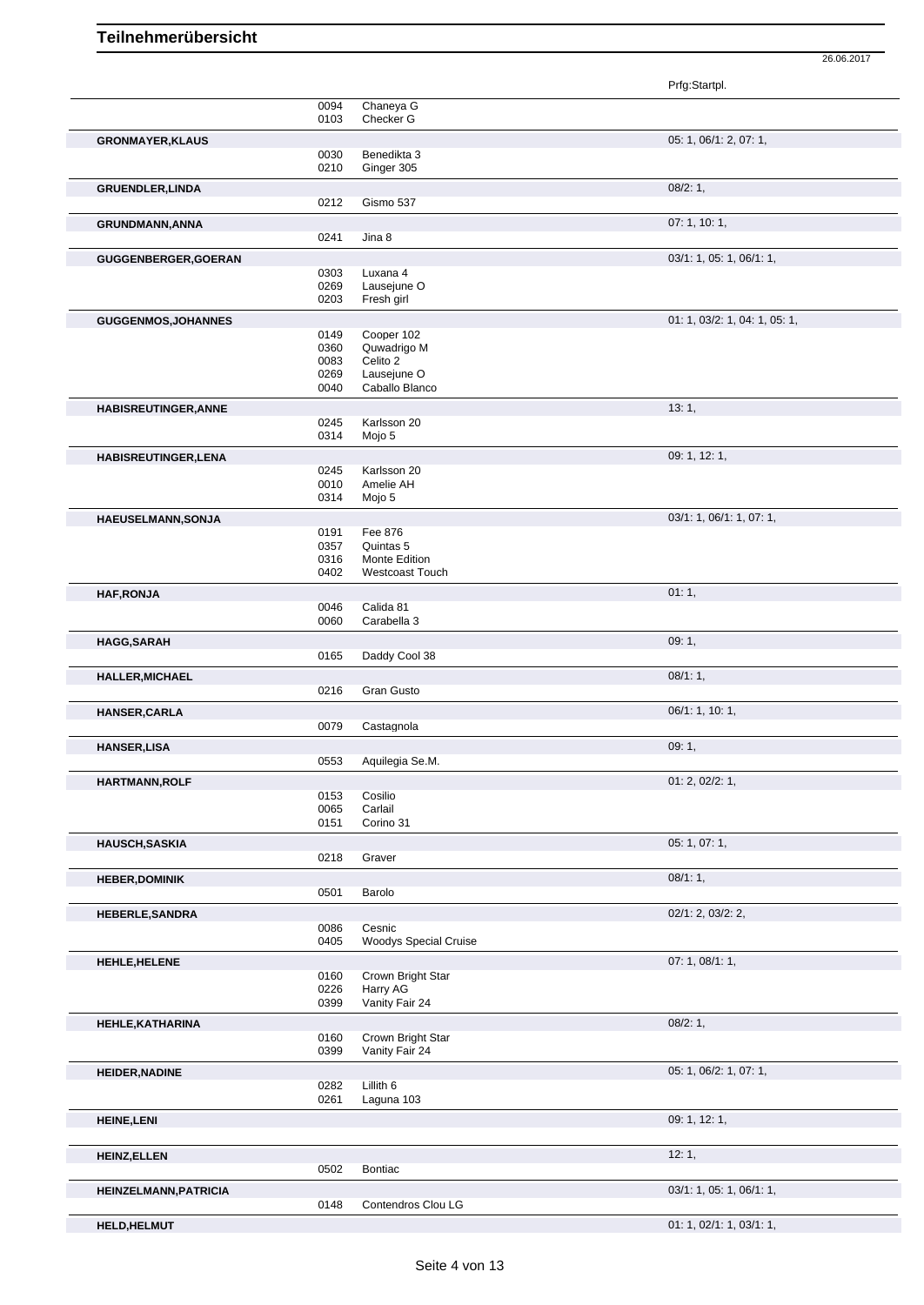|                                |              |                          | Prfg:Startpl.                        |
|--------------------------------|--------------|--------------------------|--------------------------------------|
|                                | 0266         | Landino O                |                                      |
| <b>HENNIG, BEATRICE</b>        |              |                          | 07: 1, 08/1: 1, 09: 2,               |
|                                | 0527         | Nadino                   |                                      |
|                                | 0200         | Forever 137              |                                      |
|                                | 0318         | My Boy 20                |                                      |
| HENSE-OESTERLE, NINA           |              |                          | 03/1: 1, 06/1: 1,                    |
|                                | 0358         | Quinto 87                |                                      |
| <b>HERBERG, SILVIA</b>         |              |                          | 03/1: 2, 06/2: 2, 07: 1,             |
|                                | 0072<br>0354 | Cash Boy B<br>Quinara 37 |                                      |
|                                |              |                          |                                      |
| <b>HERBST, JARA</b>            | 0500         | Atrejv                   | 09: 1, 12: 1,                        |
|                                |              |                          |                                      |
| <b>HERMES, CARMEN</b>          | 0013         | Apollo West              | 03/1: 1, 06/2: 1,                    |
|                                | 0096         | Chapman 55               |                                      |
|                                |              |                          |                                      |
| <b>HERTKORN, TOBIAS</b>        | 0277         | Let's go Lacky           | 03/1: 1, 06/2: 1, 07: 1,             |
|                                | 0297         | Lucca 105                |                                      |
|                                | 0229         | <b>Hello Hannes</b>      |                                      |
| <b>HESTNER,LEA</b>             |              |                          | 12:1,                                |
|                                | 0221         | Gründleinshofs Camelot   |                                      |
| <b>HIMSTEDT, MARTINA</b>       |              |                          | 08/1: 1, 09: 1, 12: 1,               |
|                                | 0270         | Lavenia 7                |                                      |
| <b>HINTZ, CORINNA</b>          |              |                          | 01: 1, 03/2: 1, 06/2: 1,             |
|                                | 0340         | Pyalotta                 |                                      |
|                                | 0140         | Colorits Tochter A       |                                      |
| <b>HIRSCHBUEHL, SONJA</b>      |              |                          | 01: 1, 04: 1,                        |
|                                | 0367         | RSH Rascalina            |                                      |
|                                | 0395         | Top Action               |                                      |
| <b>HOEHNE DR.MED., OTTOMAR</b> |              |                          | 06/1:1,                              |
|                                | 0161         | Cujo 8                   |                                      |
| HOETZEL, CARMEN                |              |                          | 03/1: 1, 06/2: 1, 07: 1,             |
|                                | 0403         | Whisper 212              |                                      |
| <b>HOLD, HELEN</b>             |              |                          | 08/2: 1, 09: 1, 10: 1, 11: 1, 12: 1, |
|                                | 0321         | Naomi pi                 |                                      |
| <b>HOLZ, MAREN</b>             |              |                          | 01: 1, 02/2: 1,                      |
|                                | 0300         | Lucyana 5                |                                      |
|                                | 0027         | Balihama                 |                                      |
|                                | 0034<br>0213 | Biti<br>Gloria 508       |                                      |
|                                | 0342         | Quadrophenia 4           |                                      |
|                                | 0235         | Ibubu                    |                                      |
|                                | 0031         | Benjamin Franklyn        |                                      |
|                                | 0099         | Charly 1579              |                                      |
|                                | 0193<br>0020 | Fiona 497<br>Aron 302    |                                      |
|                                |              |                          |                                      |
| <b>HORN, ANDREA</b>            |              |                          | 05: 1, 06/1: 1,                      |
|                                | 0136<br>0344 | Colandra 3<br>Quando 45  |                                      |
|                                | 0350         | Quick last Girl          |                                      |
| <b>HORN, MICHAEL</b>           |              |                          | 01:1,                                |
|                                | 0136         | Colandra 3               |                                      |
|                                |              |                          | 05: 1, 06/1: 1,                      |
| <b>HORN, RUDOLF</b>            | 0344         | Quando 45                |                                      |
|                                | 0350         | Quick last Girl          |                                      |
|                                |              |                          | 03/1: 1, 05: 1, 06/2: 1,             |
| <b>HUBER, ANETTE</b>           | 0219         | Grazia 114               |                                      |
|                                | 0041         | Cacau 8                  |                                      |
|                                | 0154         | Cosma 47                 |                                      |
|                                | 0131         | <b>Cliff Affair</b>      |                                      |
|                                | 0320         | Nabalu 2                 |                                      |
| <b>HUBER, MELANIE</b>          |              |                          | 07: 1, 08/1: 1,                      |
|                                | 0384         | Speedy 302               |                                      |
| <b>HUGGER, NADINE</b>          |              |                          | 06/1: 1, 07: 1,                      |
|                                | 0126         | <b>Classic Goerl</b>     |                                      |
| HULBERT, MARIELLA              |              |                          | 12:1,                                |
|                                | 0509         | Eddy                     |                                      |
|                                |              |                          |                                      |
| HUMMLER, ALINA MARIA           |              |                          | 10:1,                                |
|                                | 0534         | Deauville 32             |                                      |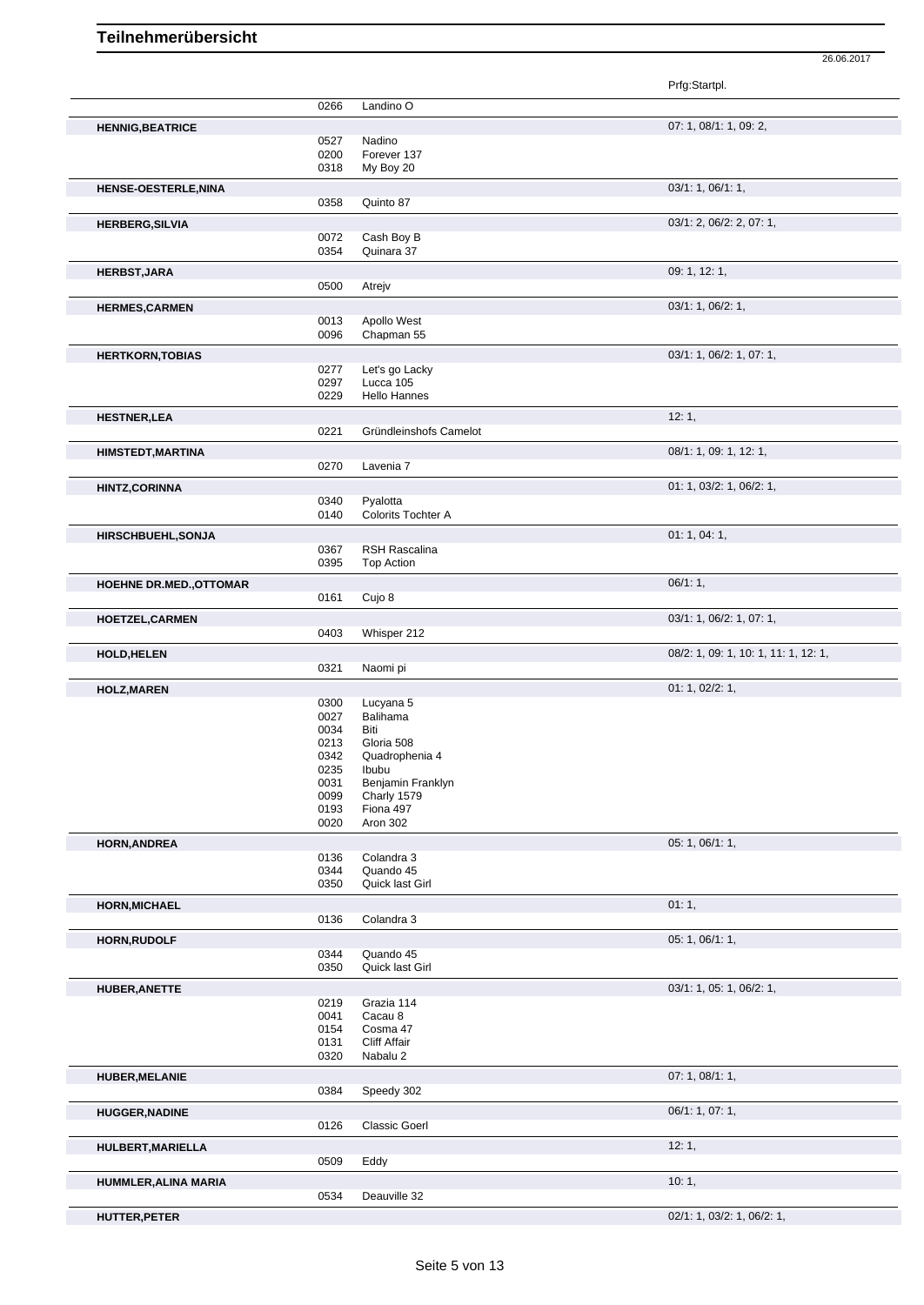|                          |              |                                       | Prfg:Startpl.                     |
|--------------------------|--------------|---------------------------------------|-----------------------------------|
|                          | 0047         | Calido di Coco                        |                                   |
|                          | 0093         | Chanell di Coco                       |                                   |
| HUTTER, STEFAN           |              |                                       | 06/1:1,                           |
|                          | 0047<br>0093 | Calido di Coco<br>Chanell di Coco     |                                   |
|                          |              |                                       | 08/2: 1, 09: 2,                   |
| JABERG, EDDA             | 0549         | Rosenstolz 112                        |                                   |
|                          | 0548         | Hawanna 2                             |                                   |
| JAEGER, CHRISTOPH        |              |                                       | 03/2: 2, 06/2: 2,                 |
|                          | 0044         | Caesar J                              |                                   |
|                          | 0180         | Donna Clara J<br>Savoyarde di M'lin   |                                   |
|                          | 0372         |                                       |                                   |
| JANKE, SUSAN             | 0181         | <b>EMH Emily</b>                      | 01: 1, 02/1: 2,                   |
|                          | 0195         | Fleur 418                             |                                   |
|                          | 0167         | Dante R 2                             |                                   |
| <b>JENDROSSEK,URSULA</b> |              |                                       | $08/2$ : 1, 09: 1,                |
|                          | 0339         | Purzel K                              |                                   |
| <b>JUNGINGER, ANNE</b>   |              |                                       | 03/1: 1, 06/1: 1,                 |
|                          | 0088         | Chaccomo 7                            |                                   |
| KALBRECHT, ANIKA         |              |                                       | 05: 1, 07: 1, 08/2: 2, 09: 1,     |
|                          | 0166         | Daiquiri 101                          |                                   |
|                          | 0001<br>0309 | Abbygale 4<br>Mattes von Verl         |                                   |
|                          | 0124         | Classic Candira J                     |                                   |
| KALBRECHT, MANFRED       |              |                                       | 02/1: 1, 03/2: 1, 06/2: 1, 07: 1, |
|                          | 0001         | Abbygale 4                            |                                   |
|                          | 0309         | Mattes von Verl                       |                                   |
|                          | 0129         | Cleo Patra                            |                                   |
| <b>KARRER, ANDREAS</b>   | 0068         | Carlos 701                            | 01: 1, 02/2: 1, 04: 3,            |
|                          | 0278         | Levicoul                              |                                   |
|                          | 0118         | Cicero - F                            |                                   |
|                          | 0158         | Cranberry - F                         |                                   |
| KEHRMUELLER, EVA         |              |                                       | 05: 1, 08/1: 1,                   |
|                          | 0551         | Zippelzappel                          |                                   |
| KIBLER, DENISE           | 0257         | Lacash -S                             | 05: 1, 06/1: 1,                   |
|                          | 0290         | Loca Por Ti                           |                                   |
|                          | 0106         | Chepres                               |                                   |
|                          | 0091<br>0398 | Chanel Allure 2<br>Uliana de Remeling |                                   |
|                          |              |                                       | 03/2: 1, 05: 1, 06/2: 1,          |
| KIBLER, HANNAH           | 0257         | Lacash -S                             |                                   |
|                          | 0335         | Piccolina 73                          |                                   |
|                          | 0053         | Canberra 46                           |                                   |
|                          | 0290<br>0106 | Loca Por Ti<br>Chepres                |                                   |
|                          | 0398         | Uliana de Remeling                    |                                   |
| KIBLER, KATHLEEN         |              |                                       | 05: 1, 07: 1,                     |
|                          | 0257         | Lacash -S                             |                                   |
|                          | 0290         | Loca Por Ti                           |                                   |
|                          | 0106         | Chepres                               |                                   |
| <b>KLARIC, ANNA</b>      | 0516         | Milli Minou                           | 08/2: 1, 12: 1,                   |
|                          |              |                                       |                                   |
| <b>KLEIN, SILVIA</b>     | 0330         | Pallas Blue Print                     | 07:1, 10:1,                       |
|                          |              |                                       | 01:1,                             |
| KNAUS, TATJANA           | 0117         | Ciara Lou 2                           |                                   |
| <b>KNILL, LAURA</b>      |              |                                       | 09:1,                             |
|                          | 0390         | Tabaluga 257                          |                                   |
|                          |              |                                       | 10:1,                             |
| <b>KNILL, TERESA</b>     | 0173         | Denira 8                              |                                   |
| <b>KNITZ, STEFANIE</b>   |              |                                       | 09: 1, 12: 1,                     |
|                          | 0564<br>Rino |                                       |                                   |
| KOEBERLE, RALF           |              |                                       | 01: 2, 02/2: 1, 04: 2,            |
|                          | 0007         | Alabama 55                            |                                   |
|                          | 0333         | Perry 58                              |                                   |
|                          | 0058         | Cantara 80                            |                                   |
|                          |              |                                       |                                   |
|                          | 0260<br>0097 | Lady Ros<br>Charleston 66             |                                   |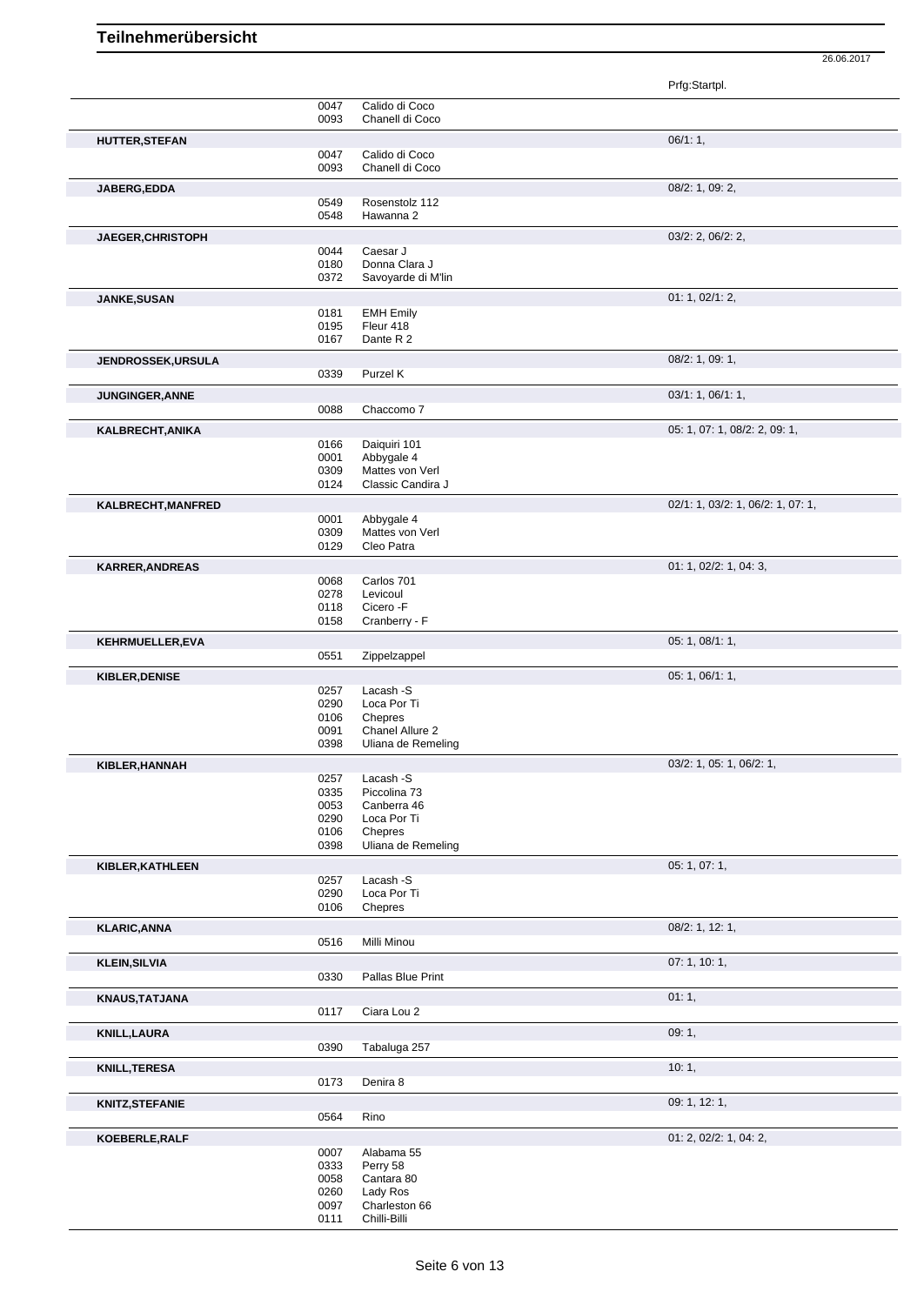| <b>KOENIG, STEPHANIE</b>  |              |                                               | 02/1: 1, 03/2: 1,             |
|---------------------------|--------------|-----------------------------------------------|-------------------------------|
|                           | 0105         | Chelsea of Bill                               |                               |
| <b>KOPPEN, ANGELA VON</b> |              |                                               | 07: 1, 08/1: 2, 10: 1,        |
|                           | 0356         | Quincy Carre                                  |                               |
|                           | 0101         | Charmeur 403                                  |                               |
| <b>KRAFZIK, TANJA</b>     |              |                                               | 08/1:1,                       |
|                           | 0277         | Let's go Lacky                                |                               |
| <b>KRAUSS, LINA</b>       |              |                                               | 09:1,                         |
|                           | 0500         | Atrejv                                        |                               |
| KUECHLE, EMILIA           |              |                                               | 12:1,                         |
|                           | 0059<br>0092 | <b>Cara 106</b><br><b>Chanel Petit Grteau</b> |                               |
|                           |              |                                               | 08/1:1,                       |
| KUECHLE, KARIN            | 0092         | Chanel Petit Grteau                           |                               |
|                           |              |                                               | 12:1,                         |
| <b>KUEHN, MEGALINE</b>    | 0516         | Milli Minou                                   |                               |
|                           |              |                                               | 09:1,                         |
| <b>KULMUS, SILKE</b>      | 0221         | Gründleinshofs Camelot                        |                               |
|                           | 0339         | Purzel K                                      |                               |
| <b>KUMMER, LUISA</b>      |              |                                               | 08/2:1,                       |
|                           | 0550         | Distel 57                                     |                               |
| <b>KUON, DAVID</b>        |              |                                               | 01: 1, 02/2: 1, 04: 2,        |
|                           | 0255         | La vida loca 10                               |                               |
|                           | 0338         | Puertofina                                    |                               |
|                           | 0183<br>0185 | Esposito 7<br>Everdeen                        |                               |
| LANZ, LAURA               |              |                                               | 13:1,                         |
|                           | 0311         | Mignon 36                                     |                               |
|                           |              |                                               | 08/2:1,                       |
| <b>LEIMGRUBER, SOPHIA</b> | 0014         | April 86                                      |                               |
| LEISING, JULIA            |              |                                               | 01:1,04:1,                    |
|                           | 0334         | Petit Rose                                    |                               |
|                           | 0029         | Bavaria VEC                                   |                               |
|                           | 0220         | Greyzy VEC                                    |                               |
| LEISING, KATHARINA        |              |                                               | 01:1,                         |
|                           |              |                                               |                               |
|                           | 0334         | Petit Rose                                    |                               |
| LERCH, HERIBERT           |              |                                               | 01: 1, 02/2: 1,               |
|                           | 0211         | Giovanni 166                                  |                               |
| <b>LINGG, JENNIFER</b>    |              |                                               | 08/1:1,                       |
|                           | 0231         | Herzchen 12                                   |                               |
| LORITZ, ANKE              |              |                                               | 12:1,                         |
|                           | 0521         | Rocky                                         |                               |
| <b>LUDESCHER, DANIEL</b>  |              |                                               | 05: 1, 06/1: 1,               |
|                           | 0028         | Barrichello 11                                |                               |
| LUETKENS, SABRINA         |              |                                               | 03/1:1,                       |
|                           | 0374         | Schokolata D                                  |                               |
| <b>MADE, SOFIE</b>        |              |                                               | 12:1,                         |
|                           | 0566<br>0565 | Lorella <sub>6</sub><br>Casimir 167           |                               |
|                           |              |                                               |                               |
| <b>MADLENER, ACHIM</b>    | 0407         | Zatina 6                                      | 05:1,                         |
|                           | 0280         | Lezatinus                                     |                               |
|                           | 0128         | Cleo 209                                      |                               |
|                           | 0373         | Schokolade 6                                  |                               |
| <b>MADLENER,LISA</b>      |              |                                               | $02/2$ : 1, 05: 1,            |
|                           | 0407         | Zatina 6                                      |                               |
| <b>MADLENER, SILKE</b>    |              |                                               | 03/2: 1, 04: 1, 05: 1, 07: 1, |
|                           | 0407<br>0280 | Zatina 6<br>Lezatinus                         |                               |
|                           | 0281         | Lillifee 96                                   |                               |
|                           | 0379         | Sirius 228                                    |                               |
|                           | 0128<br>0373 | Cleo 209<br>Schokolade 6                      |                               |
|                           |              |                                               |                               |
| <b>MAGDEBURG, EMILIA</b>  | 0215         | Gräfin S                                      | 05: 1, 07: 1, 08/2: 1,        |
|                           | 0254         | La Costa 5                                    |                               |
| <b>MAGER, MAXIMILIANE</b> |              |                                               | 01: 2, 02/2: 2,               |
|                           | 0159<br>0071 | Credit Card<br>Casallita 2                    |                               |

Prfg:Startpl.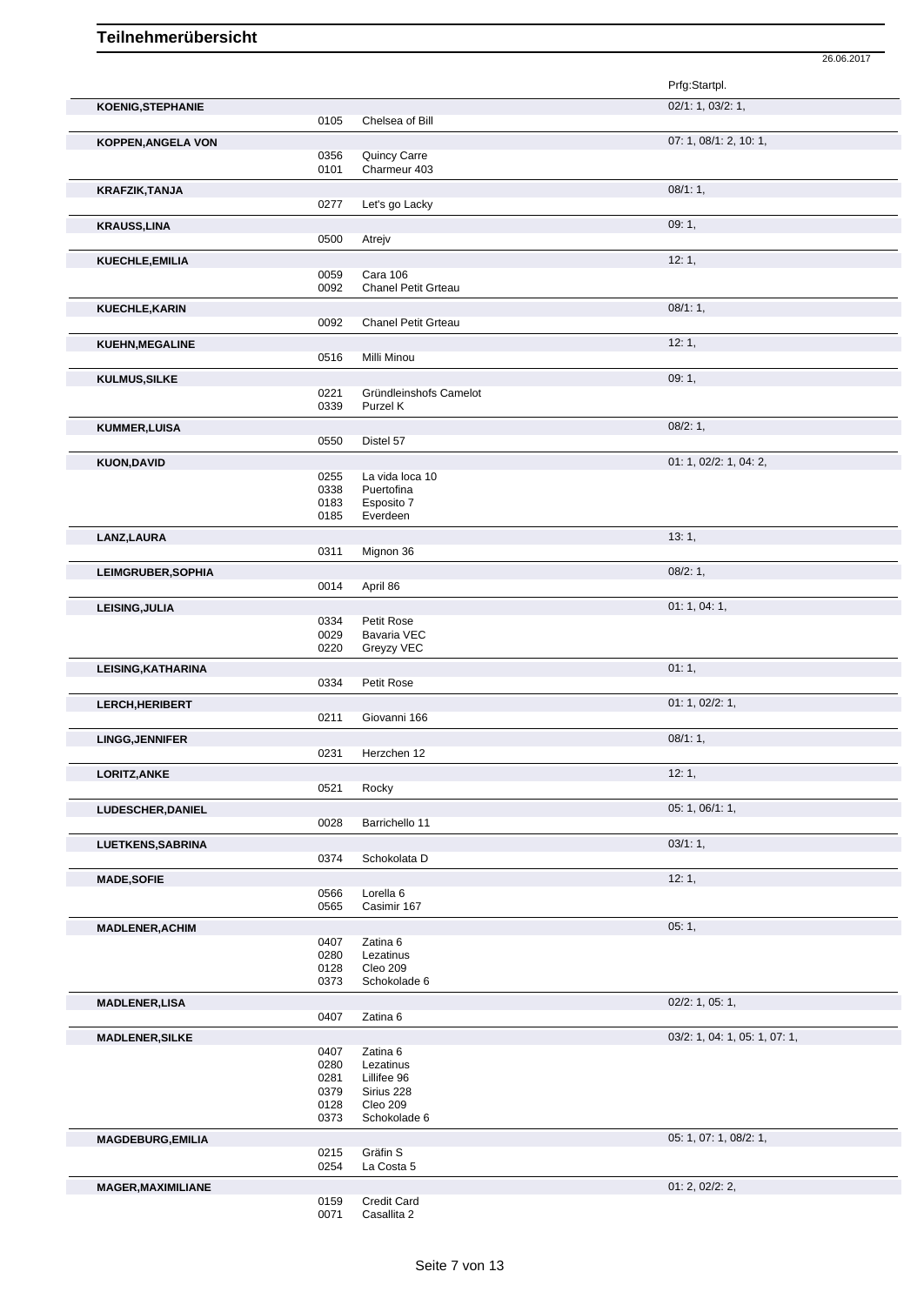|                                 |              |                            | Prfg:Startpl.                        |
|---------------------------------|--------------|----------------------------|--------------------------------------|
|                                 | 0263         | Lalita Bella               |                                      |
| <b>MAIER, BERND</b>             |              |                            | 03/1: 1, 06/2: 1,                    |
|                                 | 0370         | Santino 111                |                                      |
| <b>MAIER, CLAUDIA</b>           |              |                            | 01: 2, 03/2: 2,                      |
|                                 | 0223         | Guiness 64                 |                                      |
|                                 | 0135         | Codor                      |                                      |
| <b>MAIER, HANNAH</b>            |              |                            | 07:1,                                |
|                                 | 0012         | Anthony 77                 |                                      |
| <b>MAIER, STEPHANIE</b>         |              |                            | 01: 1, 02/1: 1,                      |
|                                 | 0048         | Calisko                    |                                      |
|                                 | 0381         | Sito 10                    |                                      |
|                                 | 0296         | Love Affaire Vitseroel     |                                      |
| <b>MARMOR, JULIANE</b>          |              |                            | 05: 1, 06/2: 1,                      |
|                                 | 0268<br>0193 | Laura 481<br>Fiona 497     |                                      |
|                                 |              |                            |                                      |
| <b>MAUCHER, ERWIN</b>           |              |                            | 02/1: 2, 03/1: 2, 05: 1, 06/2: 2,    |
|                                 | 0102<br>0383 | Chayenne 313<br>Sotschi 12 |                                      |
|                                 |              |                            |                                      |
| <b>MAUCHER, LAURA</b>           |              |                            | 05: 1, 07: 1, 08/1: 1,               |
|                                 | 0326         | Obelix 180                 |                                      |
| <b>MAXAND, SVENJA</b>           |              |                            | 07:1,                                |
|                                 | 0558         | Caruso 474                 |                                      |
| <b>MAYER, TOBIAS</b>            |              |                            | 01: 2, 02/2: 2,                      |
|                                 | 0247         | Kim-young R                |                                      |
|                                 | 0291<br>0358 | Lolita 235<br>Quinto 87    |                                      |
|                                 |              |                            |                                      |
| <b>MAYERFOELS, STEFANIE</b>     |              |                            | 02/1: 1, 03/2: 1, 04: 1,             |
|                                 | 0353<br>0113 | Quifilia-K<br>Chipmunk SM  |                                      |
|                                 | 0104         | Chelsea ASM                |                                      |
| <b>MEGDAD,LUCIE</b>             |              |                            | 12:1,                                |
|                                 | 0514         | Lotti                      |                                      |
| <b>MEGDAD, SOPHIE</b>           |              |                            | 08/2: 2, 09: 2, 10: 2, 11: 2,        |
|                                 | 0519         | Pablo                      |                                      |
|                                 | 0514         | Lotti                      |                                      |
| <b>MEIER, ANTONIA</b>           |              |                            | 01: 1, 03/1: 2, 06/2: 1,             |
|                                 | 0150         | Cordoba 63                 |                                      |
|                                 | 0077         | Cassiopeia I               |                                      |
| <b>MENZEL, DOROTHEA</b>         |              |                            | 06/2: 1, 07: 1,                      |
|                                 | 0315         | Monte Cristo 17            |                                      |
|                                 | 0199         | Forest Jump 4              |                                      |
| <b>MERK, TERESA</b>             |              |                            | 03/2: 1, 04: 1, 05: 1, 06/2: 1,      |
|                                 | 0149         | Cooper 102                 |                                      |
|                                 | 0360         | Quwadrigo M                |                                      |
|                                 | 0083<br>0269 | Celito 2<br>Lausejune O    |                                      |
|                                 | 0040         | Caballo Blanco             |                                      |
| <b>MESCHENMOSER, PETER</b>      |              |                            | 07:1,                                |
|                                 | 0127         | Clausewitz 10              |                                      |
| <b>MESSER, SOPHIE</b>           |              |                            | 08/2: 1, 09: 1, 10: 1, 11: 1,        |
|                                 | 0081         | Cedric 66                  |                                      |
|                                 |              |                            |                                      |
| <b>MESSERSCHMIDT, STEPHANIE</b> | 0258         | Lady Day 7                 | 05: 1, 08/1: 1,                      |
|                                 | 0237         | Irena 14                   |                                      |
|                                 |              |                            |                                      |
| <b>METZLER, HUBERT</b>          | 0371         | Sauvignon Blanc B          | 02/1: 1, 04: 1,                      |
|                                 | 0285         | Lisa 1031                  |                                      |
|                                 | 0385         | Spexgoore's Hulapalu       |                                      |
|                                 | 0202         | Freixenet's Frieder        |                                      |
| <b>MICHAELIS, KATHARINA</b>     |              |                            | 12:1,                                |
|                                 | 0517         | Nadino                     |                                      |
| <b>MICHEL, JASMIN</b>           |              |                            | 09: 1,                               |
|                                 | 0568         | Oliviero                   |                                      |
| <b>MIGAS, GREGOR</b>            |              |                            | 07: 1, 08/2: 1, 09: 1, 10: 1, 11: 1, |
|                                 | 0533         | Lisa 1267                  |                                      |
|                                 | 0532         | Kostal Braveheart          |                                      |
| <b>MORGENSTERN, SEBASTIAN</b>   |              |                            | 01: 1, 03/1: 1,                      |
|                                 | 0199         | Forest Jump 4              |                                      |
| <b>MUELLER, LENA</b>            |              |                            | 01: 2, 02/2: 2, 04: 1,               |
|                                 | 0406         | Zack Zack Jumping          |                                      |
|                                 |              |                            |                                      |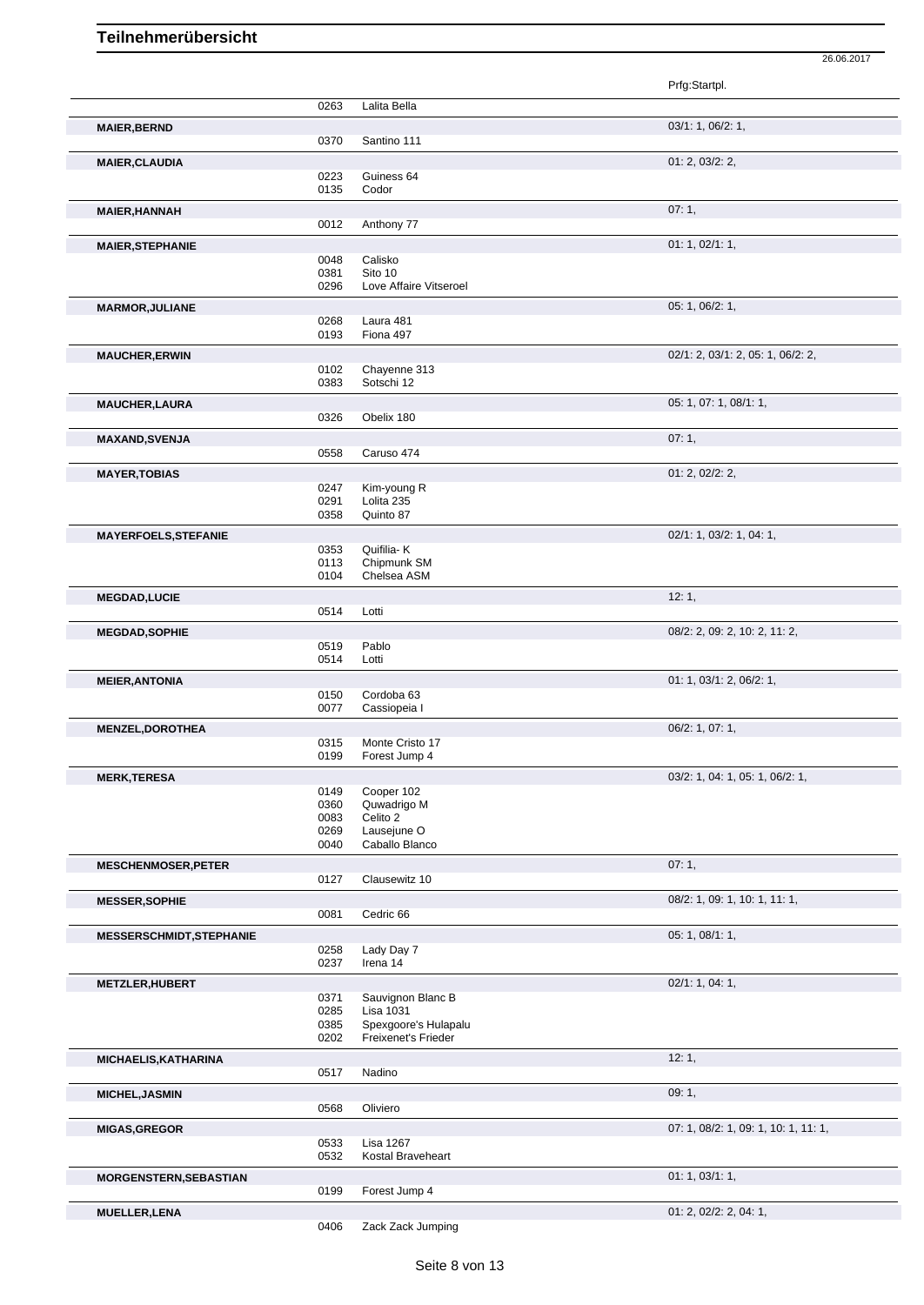|                                 |              |                               | Prfg:Startpl.                            |
|---------------------------------|--------------|-------------------------------|------------------------------------------|
|                                 | 0352         | Quiet Please S                |                                          |
|                                 | 0121         | Circle of Life 3              |                                          |
|                                 | 0098         | Charlie Brown B               |                                          |
| <b>MUELLER, MAREN</b>           |              |                               | 04:1,                                    |
|                                 | 0552<br>0371 | Sina N 3<br>Sauvignon Blanc B |                                          |
|                                 | 0385         | Spexgoore's Hulapalu          |                                          |
|                                 | 0202         | Freixenet's Frieder           |                                          |
| <b>MUELLER, NATALIE</b>         |              |                               | 03/2:1,                                  |
|                                 | 0265         | Lana Del Ray 2                |                                          |
|                                 |              |                               | 02/1: 2, 03/2: 2,                        |
| MUELLER-DEUTSCHLE, GUDRUN       | 0259         | Lady Liberty 39               |                                          |
|                                 | 0217         | <b>Grand Guzzi</b>            |                                          |
|                                 |              |                               | 01: 3, 02/2: 3, 04: 1, 05: 1,            |
| <b>NESSENSOHN, PAULINE</b>      | 0184         | Euphorie 25                   |                                          |
|                                 | 0243         | Junior's Josy                 |                                          |
|                                 | 0069         | Carpe Diem 75                 |                                          |
|                                 | 0366         | Royal Rose 19                 |                                          |
| NETZER, JULIA                   |              |                               | 05: 1, 10: 1,                            |
|                                 | 0175         | Diamantino esclusivo          |                                          |
| <b>NOERO, NADINE</b>            |              |                               | 06/1: 1, 07: 1,                          |
|                                 | 0147         | Conrad 139                    |                                          |
|                                 |              |                               |                                          |
| <b>NOLD, HANNA</b>              | 0368         | Rubina 344                    | 04: 1, 05: 1,                            |
|                                 | 0116         | Ciara de Schimmelaya          |                                          |
|                                 |              |                               |                                          |
| <b>OCHSENREITER, EMMA</b>       | 0556         | <b>Cunning Queen</b>          | 12:1,                                    |
|                                 |              |                               |                                          |
| <b>OCHSENREITER, LUCA MARIE</b> |              |                               | 09: 1, 12: 1,                            |
|                                 | 0557         | Daggy 12                      |                                          |
| <b>OESTERLE, SELINA</b>         |              |                               | 09: 1, 12: 1,                            |
|                                 | 0392         | Tennessee 66                  |                                          |
| <b>OSSWALD,LINDA</b>            |              |                               | 01:1,                                    |
|                                 | 0084         | Cemelli 2                     |                                          |
|                                 | 0308         | Mary Lou 238                  |                                          |
|                                 | 0287         | Little Champ 24               |                                          |
|                                 | 0163<br>0082 | Dabiano<br>Celestino 22       |                                          |
|                                 | 0177         | Dilano 18                     |                                          |
|                                 |              |                               |                                          |
| PARPART, KATHRIN                | 0507         | Cool Cassis                   | 09: 1, 12: 1,                            |
|                                 | 0518         | No Limit 50                   |                                          |
|                                 |              |                               | 01: 2, 02/2: 2,                          |
| PAUL, ALEXANDRA                 | 0008         | Albert Zweistein              |                                          |
|                                 | 0110         | Chica De La Luna              |                                          |
|                                 | 0233         | Horse Gym's Grace Top         |                                          |
|                                 | 0021         | <b>ASG Casillas</b>           |                                          |
|                                 | 0171         | Delilah 52                    |                                          |
| <b>PAUL, STEFANIE</b>           |              |                               | 01: 2, 02/2: 2,                          |
|                                 | 0008         | Albert Zweistein              |                                          |
|                                 | 0233         | Horse Gym's Grace Top         |                                          |
|                                 | 0021         | <b>ASG Casillas</b>           |                                          |
|                                 | 0171         | Delilah 52                    |                                          |
| PETER, CORINNA                  |              |                               | 12: 1, 13: 1,                            |
|                                 | 0530         | Amadeus 822                   |                                          |
| PODIEBRAD, JULIAN               |              |                               | 03/1:1,                                  |
|                                 | 0331         | Pasqualino 2                  |                                          |
|                                 | 0076         | Cassini 45                    |                                          |
| <b>PUDIMAT, MARCO</b>           |              |                               | 07: 1, 10: 1,                            |
|                                 | 0025         | Attila 546                    |                                          |
| <b>RAUH, MONIKA</b>             |              |                               | 05: 1, 07: 2,                            |
|                                 | 0305         | Magic fly                     |                                          |
|                                 | 0269         | Lausejune O                   |                                          |
| <b>RENZ,ELENA</b>               |              |                               | 08/1:1,                                  |
|                                 | 0507         | Cool Cassis                   |                                          |
|                                 |              |                               |                                          |
| <b>RENZLER, SILVIA</b>          |              |                               | 04: 1, 07: 1, 08/1: 1, 09: 1, 10: 1, 11: |
|                                 | 0328         | Orlando 299                   | 1,                                       |
|                                 |              |                               |                                          |
| RIEDLE, LEONIE                  |              |                               | 09:1,                                    |
|                                 | 0523         | Wanila                        |                                          |
| RIEHM, CIARA                    |              |                               | 12:1,                                    |
|                                 | 0318         | My Boy 20                     |                                          |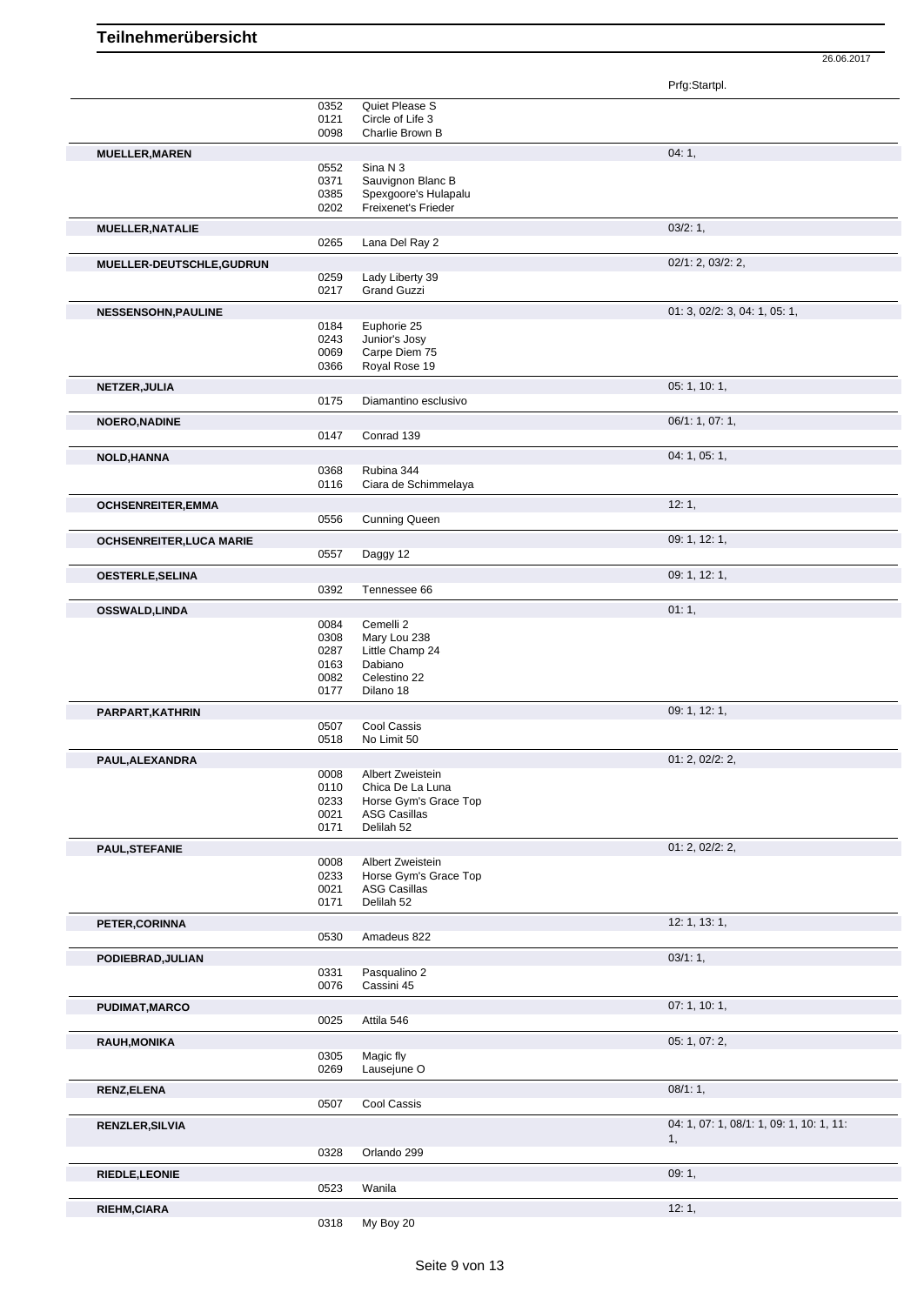|                           |              |                               | Prfg:Startpl.                 |
|---------------------------|--------------|-------------------------------|-------------------------------|
|                           |              |                               |                               |
| <b>RIEHM, SALOME</b>      |              |                               | 13:1,                         |
|                           | 0515         | Mia                           |                               |
| RIMMELE, CAROLIN          |              |                               | 03/1:1,                       |
|                           | 0279         | Lex Loopy                     |                               |
|                           | 0134         | Coco Malu 2                   |                               |
|                           | 0228         | Heidi 635                     |                               |
| <b>RINNINGER, ANTONIA</b> |              |                               | 01: 1, 02/2: 1,               |
|                           | 0115         | Christiano A                  |                               |
|                           |              |                               |                               |
| <b>RIST, YVONNE</b>       |              |                               | 08/1: 1, 09: 1, 10: 1, 11: 1, |
|                           | 0004         | Acir                          |                               |
| <b>ROCK,EMMA</b>          |              |                               | 01: 2, 02/1: 2,               |
|                           | 0234         | Horse Gym's Joyfull           |                               |
|                           | 0327         | Olympia 122                   |                               |
|                           |              |                               |                               |
| ROESCH, BERND             |              |                               | $02/2$ : 1, $03/2$ : 1,       |
|                           | 0142         | Comet 241                     |                               |
| <b>ROESCH, MEIKE</b>      |              |                               | 01: 1, 02/2: 1,               |
|                           | 0342         | Quadrophenia 4                |                               |
|                           | 0099         | Charly 1579                   |                               |
|                           |              |                               |                               |
| ROGGERS, JESSICA          |              |                               | 12:1,                         |
|                           | 0513         | Karl Gustav                   |                               |
| ROTH, CHRISTIAN           |              |                               | 01: 2, 02/2: 1,               |
|                           | 0271         | Layla 50                      |                               |
|                           | 0078         | Cassitano 3                   |                               |
|                           | 0038         | C'est bon R                   |                               |
|                           |              |                               |                               |
| <b>ROTH, JANA</b>         |              |                               | 13:1,                         |
|                           | 0336         | Polly 388                     |                               |
| <b>ROTH,MARKUS</b>        |              |                               | 01: 1, 02/1: 1,               |
|                           | 0055         | Candela 60                    |                               |
|                           |              |                               |                               |
| <b>ROTH, MELANIE</b>      |              |                               | 03/2: 1, 06/2: 1,             |
|                           | 0023         | Askabaa                       |                               |
|                           | 0317         | Mrs. Paff                     |                               |
| <b>ROTH, SABINE</b>       |              |                               | 02/1:1,                       |
|                           | 0078         | Cassitano 3                   |                               |
|                           | 0038         | C'est bon R                   |                               |
|                           |              |                               |                               |
| <b>RUESCHER, BIANCA</b>   |              |                               | 01: 2, 02/2: 2,               |
|                           | 0544         | Quincy 139                    |                               |
|                           | 0538<br>0540 | Caitana 14<br>Candy de Luxe 2 |                               |
|                           | 0537         | Cadoma de Klasetta            |                               |
|                           | 0542         | Delisha 3                     |                               |
|                           | 0543         | Graduate                      |                               |
|                           | 0541         | Carissma S 4                  |                               |
|                           | 0539         | Camberra 9                    |                               |
|                           | 0536         | Aragon 499                    |                               |
|                           |              |                               |                               |
| <b>RUNDEL, MARC</b>       |              |                               | 01: 1, 04: 1,                 |
|                           | 0144         | Concorde 53                   |                               |
|                           | 0039         | Cabalero 13                   |                               |
|                           | 0329         | Paco Blue van't Breezerhof    |                               |
|                           | 0224         | Hapache                       |                               |
| RUNDEL, RALF              |              |                               | 01: 1, 02/2: 1, 04: 1,        |
|                           | 0144         | Concorde 53                   |                               |
|                           | 0039         | Cabalero 13                   |                               |
|                           | 0329         | Paco Blue van't Breezerhof    |                               |
|                           | 0224         | Hapache                       |                               |
|                           | 0232         | Hidalgo 193                   |                               |
| SATTELBERGER, ERWIN       |              |                               | 03/1: 1, 06/1: 1,             |
|                           | 0176         | Diarosa                       |                               |
|                           |              |                               |                               |
| SAUTER, JEANETTE          |              |                               | 03/1: 1, 05: 1, 06/2: 1,      |
|                           | 0002         | Acaskaria                     |                               |
| SAUTER, KATHARINA         |              |                               | 13:1,                         |
|                           | 0504         | Carla von Klint               |                               |
|                           |              |                               |                               |
| <b>SCALIA, CHRISTOPH</b>  |              |                               | 01: 2, 02/2: 1, 04: 1,        |
|                           | 0157         | Covergirl 13                  |                               |
|                           | 0346         | Quantums Quit                 |                               |
|                           | 0123         | Clarimo's Lyon                |                               |

**SCHELL,KATHARINA** 0393 Therona-Contendra - H 02/1: 1, 03/1: 1, 03/1: 1, 03/1: 1, Therona-Contendra - H **SCHLITZ, VOLKER** 04: 1,

**SCHAIRER, MARIUS** 08/1: 1, 0100 Charmeur 335 Charmeur 335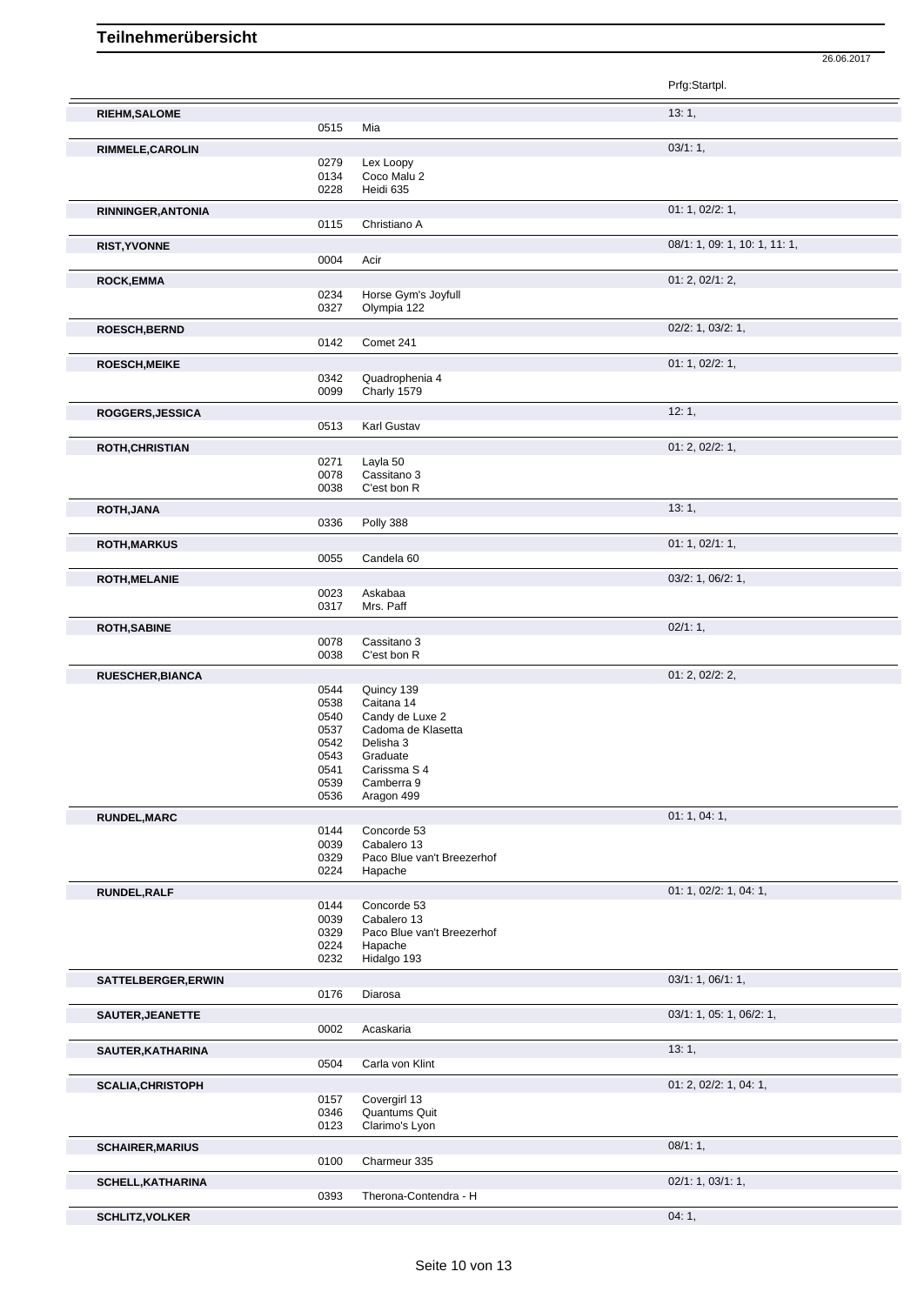|                                |              |                                       | Prfg:Startpl.                     |
|--------------------------------|--------------|---------------------------------------|-----------------------------------|
|                                | 0089<br>0401 | Chacoon 2<br>Viento 41                |                                   |
| <b>SCHLOR, ANNE</b>            |              |                                       | 05: 1, 07: 1,                     |
|                                | 0535         | Caramba-Shadow                        |                                   |
| <b>SCHMAUS, PHILIPP</b>        | 0043         | Cadyssen                              | 01: 1, 02/1: 1,                   |
| <b>SCHMEH, SARAH</b>           |              |                                       | 02/1: 1, 03/1: 1, 06/1: 1, 10: 1, |
|                                | 0207         | Gadsby W                              |                                   |
|                                | 0348         | Quempas                               | 05: 1, 07: 1,                     |
| <b>SCHMEIER, CARINA</b>        | 0546         | Franklin 49                           |                                   |
| <b>SCHMID, ANNA</b>            |              |                                       | 07:1,                             |
|                                | 0120         | Cinzano 79                            |                                   |
| <b>SCHMID,LEA</b>              | 0178         | <b>Dior 156</b>                       | 07: 1, 08/1: 1,                   |
| <b>SCHMIDT,CINDY</b>           |              |                                       | 03/1: 1, 05: 1, 06/2: 1,          |
|                                | 0067         | Carlos 275                            |                                   |
|                                | 0032         | Bertalou del Sol                      |                                   |
|                                | 0070         | Carrys Boy                            |                                   |
| <b>SCHMIDT, JUERGEN-MARCUS</b> | 0368         | Rubina 344                            | 05:1,                             |
| <b>SCHMIDT, SABRINA</b>        |              |                                       | 03/1: 1, 06/2: 1,                 |
|                                | 0067         | Carlos 275                            |                                   |
|                                | 0032<br>0070 | Bertalou del Sol<br>Carrys Boy        |                                   |
| <b>SCHMIDT, THERESA</b>        |              |                                       | 05: 1, 06/2: 2, 07: 1,            |
|                                | 0209         | Georgina G.                           |                                   |
|                                | 0187         | Fair Lady 383                         |                                   |
| <b>SCHMITZER, FRANCA</b>       | 0510         | Gigolino                              | 12:1,                             |
| <b>SCHNEIDER, ERWIN</b>        |              |                                       | 02/1: 1, 03/1: 1,                 |
|                                | 0017         | Argentina 167                         |                                   |
| <b>SCHULTA, NATHALIE</b>       |              |                                       | 05:1,                             |
|                                | 0531         | Fuego de la Vida                      |                                   |
| <b>SEMAR, VALERIE</b>          | 0302         | Luna d'oro                            | 02/1: 1, 03/2: 1, 06/2: 1,        |
|                                | 0388         | Sugar blossom                         |                                   |
|                                | 0404         | Wiena 18                              |                                   |
| SEYBOLDT, NINA                 |              |                                       | 05: 1, 06/1: 1,                   |
|                                | 0194<br>0218 | Flamenca 53<br>Graver                 |                                   |
| SEYFRIED, CHARLOTTE            |              |                                       | 07:1,                             |
|                                | 0064         | Carl 76                               |                                   |
| SINNSTEIN, SELINA              |              |                                       | 03/1: 1, 05: 1, 06/2: 1,          |
|                                | 0188<br>0162 | Famous Lady 2<br>Curly Sue H          |                                   |
|                                | 0056         | Candelly                              |                                   |
| SORTINO, JULIA                 | 0275         | Leonardo 872                          | 05: 1, 07: 1, 10: 1,              |
| SORTINO, NADINE                |              |                                       | 05: 1, 06/1: 1, 07: 1,            |
|                                | 0186         | Fabregas Nina                         |                                   |
| <b>STEGMAIER, JENNY</b>        |              |                                       | 05: 1, 06/1: 1,                   |
|                                | 0325         | Nillo                                 |                                   |
| <b>STEIMLE DR., SONJA</b>      |              |                                       | 07:1,                             |
|                                | 0242         | Joy Jumping                           |                                   |
| STEINHAUSER, KATHRIN           | 0155         | Cosmic 14                             | 01: 1, 02/1: 2,                   |
|                                | 0250         | Kira Lou 2                            |                                   |
| <b>STEINLE, ANJA</b>           |              |                                       | 03/2: 1, 06/2: 1,                 |
|                                | 0037<br>0249 | <b>Bossley</b><br>Kingson d'Hulsterlo |                                   |
| STELZER, KATHERINE             |              |                                       | 05: 1, 09: 1, 10: 1,              |
|                                | 0019         | Aris 30                               |                                   |
| <b>STERK, NICO</b>             |              |                                       | 07:1,                             |
|                                | 0559         | Corazien                              |                                   |
| <b>STOCKER, VALENTIN</b>       | 0522         | Shaid                                 | 13:1,                             |
| <b>STRASSER, SIMON</b>         |              |                                       | 01: 1, 02/2: 1,                   |
|                                |              |                                       |                                   |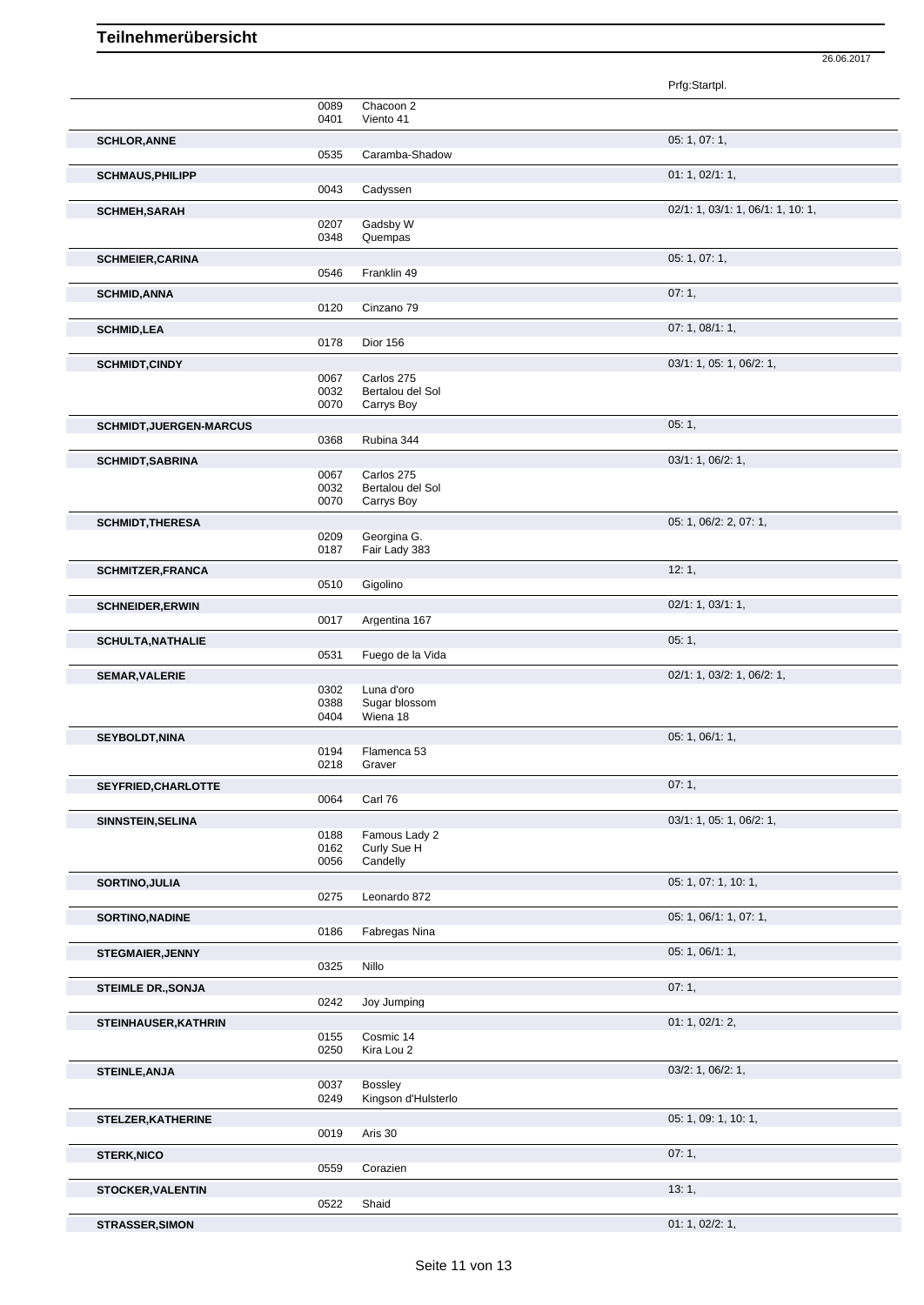Prfg:Startpl. 0090 Chagall 255 0087 Chacaya Black<br>0223 Guiness 64 0223 Guiness 64<br>0252 Kyna van d Kyna van den Bunder **TILKORN,JULIA** 02/1: 1, 03/1: 1, 0341 Qi-Shi-Das **TRAUT,ANGELINA** 03/1: 1, 0222 Grundsteins Erbe 2<br>0239 Jacary Jacary **TRAUT,CARINA** 01: 1, 02/2: 1, 0075 Cassandra 310 **TRAUT,REBECCA** 03/2: 1, 0125 Classic Chocolate 3 **TRAUT,SAMIRA** 09: 1, Nino **TRAUT,SELINA** 03/1: 1, 03/1: 1, 03/1: 1, 03/1: 1, 03/1: 1, 03/1: 1, 03/1: 1, 03/1: 1, 03/1: 1, 03/1: 1, 03/1: 1, 03/1: 1, 03/1: 1, 03/1: 1, 03/1: 1, 03/1: 1, 0222 0222 Grundsteins Erbe 2<br>0239 Jacary Jacary **TROLL,NATALIE** 0168 Davida 4 0168 Davida 4 0168 Davida 4 Davida 4 **UNGERN-STERNBERG, ALEXANDE** 0359 Quintus 145 01: 3, 02/2: 3, 04: 2, 0359 Quintus 145<br>0197 Flügel 2 0197 Flügel 2<br>0132 Clivia 59 0132 Clivia 59<br>0141 Come ov Come over 0388 Sugar blossom<br>0306 Malayita 0306 Malavita<br>0301 Lugano 0301 Lugano 347 Remmi Demmi RT 0312 Miss Dior B 0397 Udine des Tours **VOETTERL, MAREI** 12: 1, 0508 Cora **WAGNER,EMILIE** 02/1: 1, 03/2: 1, 0299 Lucky`s Cool Jump 0164 Dacapo 289 **WAGNER, MARIA** 01: 1, 04: 1, 04: 1, 04: 1, 04: 1, 04: 1, 04: 1, 04: 1, 04: 1, 04: 1, 04: 1, 04: 1, 04: 1, 04: 1, 04: 1, 04: 1, 04: 1, 04: 1, 04: 1, 04: 1, 04: 1, 04: 1, 04: 1, 04: 1, 04: 1, 04: 1, 04: 1, 04: 1, 04: 1, 04: 0190 FBW Chrisanto<br>0085 Centinel Prime 0085 Centinel Prime<br>0337 Pommard Du C Pommard Du Clos **WAHL,ALEXANDER** 01: 1, 02/2: 2, 0191 Fee 876<br>0357 Quintas 0357 Quintas 5<br>0316 Monte Edi Monte Edition **WAHL,JANINA** 08/2: 1, 12: 1, 08/2: 1, 12: 1, 08/2: 1, 12: 1, 08/2: 1, 12: 1, 08/2: 1, 12: 1, 08/2: 1, 12: 1, 0503 Brouwerhaven's Peggy<br>0511 Ginger Star Ginger Star **WAIZENEGGER,SIMONE** 03/2: 1, 05: 1, 06/2: 1, 0219 Grazia 114<br>0041 Cacau 8 0041 Cacau 8<br>0154 Cosma 4 0154 Cosma 47<br>0320 Nabalu 2 Nabalu 2 **WALZ,ANJA** 05: 1, 0267 Larissa 760<br>0292 Lombardi 18 0292 Lombardi 18<br>0198 For Fun 32 For Fun 32 0343 Quality Jumper 0170 Deja Vué 0386 Stand by me 14 **WALZ,JESSICA** 05: 1, 05: 1, 05: 1, 05: 1, 05: 1, 05: 1, 05: 1, 05: 1, 05: 1, 05: 1, 05: 1, 05: 1, 05: 1, 05: 1, 05: 1, 05: 1, 05: 1, 05: 1, 05: 1, 05: 1, 05: 1, 05: 1, 05: 1, 05: 1, 05: 1, 05: 1, 05: 1, 05: 1, 05: 1, 05: 0267 Larissa 760<br>0292 Lombardi 18 0292 Lombardi 18<br>0198 For Fun 32 0198 For Fun 32<br>0343 Quality Jum 0343 Quality Jumper<br>0256 Lac de Constar 0256 Lac de Constance<br>0170 Deja Vué 0170 Deja Vué<br>0386 Stand by 0386 Stand by me 14<br>0389 Sunny 1092 Sunny 1092 **WALZ,STEFAN** 05: 1, 0267 Larissa 760<br>0198 For Fun 32 0198 For Fun 32<br>0170 Deja Vué 0170 Deja Vué<br>0386 Stand by Stand by me 14